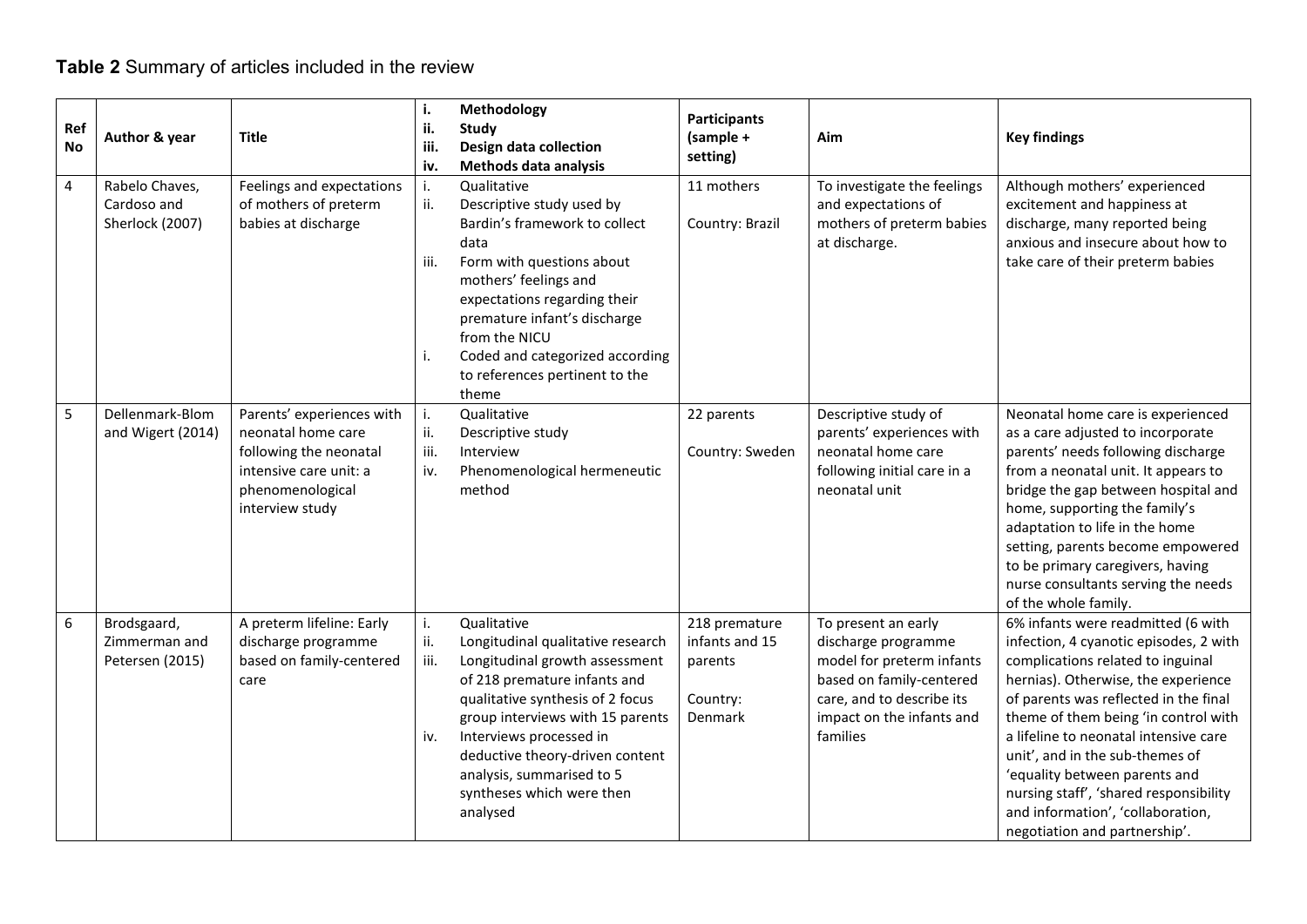| 11 | Raffray, Semenic,<br>Osorio Galeano<br>and Ochoa Marín<br>(2014)          | Barriers and facilitators to<br>preparing families with<br>premature infants for<br>discharge home from the<br>neonatal unit. Perceptions<br>of health care providers | i.<br>ii.<br>iii.<br>i.  | Qualitative<br>Descriptive study<br>Interviews<br>Coding and analysis using<br>qualitative content analysis                                                                                                                                                                                                                                                                  | 15 neonatal<br>health care<br>providers<br>Country:<br>Colombia               | To explore Colombian<br>health care provider<br>perceptions of barriers and<br>facilitators to preparing<br>families with premature<br>infants for discharge home<br>from NICU                   | Participants' responses centred on<br>establishment of parent-infant bond,<br>acquisition of parenting skills and<br>getting ready for the transition from<br>hospital to home. Barriers: obstacles<br>to parental visiting in NICU,<br>communication barriers, difficulty in<br>establishment of successful                                                                                                                                   |
|----|---------------------------------------------------------------------------|-----------------------------------------------------------------------------------------------------------------------------------------------------------------------|--------------------------|------------------------------------------------------------------------------------------------------------------------------------------------------------------------------------------------------------------------------------------------------------------------------------------------------------------------------------------------------------------------------|-------------------------------------------------------------------------------|--------------------------------------------------------------------------------------------------------------------------------------------------------------------------------------------------|------------------------------------------------------------------------------------------------------------------------------------------------------------------------------------------------------------------------------------------------------------------------------------------------------------------------------------------------------------------------------------------------------------------------------------------------|
|    |                                                                           |                                                                                                                                                                       |                          |                                                                                                                                                                                                                                                                                                                                                                              |                                                                               |                                                                                                                                                                                                  | breastfeeding, insufficient human<br>resources and poor links between<br>hospital and community-based<br>resources.                                                                                                                                                                                                                                                                                                                            |
| 14 | Burnham, Feeley<br>and Sherrard<br>(2013)                                 | Parents' perceptions<br>regarding readiness for<br>their infant's discharge<br>from the NICU                                                                          | i.<br>ii.<br>iii.<br>iv. | Qualitative<br>Descriptive study<br>Interview<br>Qualitative content analysis                                                                                                                                                                                                                                                                                                | 20 parents<br>(10 pre-<br>discharge, 10<br>post-discharge)<br>Country: Canada | To identify what parents<br>need to feel ready for the<br>discharge of their infant<br>from the neonatal unit                                                                                    | Parents indicated a need for<br>information and hands-on<br>experience to enhance their<br>readiness for discharge.<br>Observations of their infant and of<br>the NICU environment impacted<br>parents' perceptions of their infant's<br>readiness for discharge, which<br>influenced perceptions of their own<br>readiness for discharge. Parents<br>require tailoring of info and<br>experiences to meet the unique<br>needs of their family |
| 15 | Enlow, Anderson,<br>Jovel,<br>Chamberlain,<br>Lorch and Herbert<br>(2014) | Neonatal intensive care<br>unit to home: the<br>transition from parent<br>and paediatrician<br>perspectives, a<br>prospective cohort study                            | i.<br>ii.<br>iii.<br>iv. | Quantitative<br>Prospective, observational<br>cohort study<br>Surveys for parent discharge,<br>parent follow-up and<br>pediatricians (content from lit<br>review)<br>SPSS statistics, independent t-<br>test, Mann-Whitney U-test.<br>Analysed using Fisher's exact<br>test. Ordinal data from Likert-<br>type scale questions were<br>analysed using Kruskal-Wallis<br>test | 79 parents, 17<br>paediatricians<br>Country: USA                              | To describe the experience<br>of a low-income<br>population during the<br>transition from the<br>neonatal unit to home and<br>to compare these<br>experiences with<br>paediatrician perspectives | Communication difficulties were the<br>most commonly reported barriers<br>during the neonatal unit stay.<br>Physicians overestimated the<br>frequency that families experienced<br>challenges after discharge. Parent<br>input is important to create effective<br>interventions aimed at improving<br>care and limiting disparities                                                                                                           |
| 16 | Espitia and<br>Gonzalez, (2013)                                           | Retrieving the offspring<br>and caring for it during<br>the first night at home                                                                                       | i.<br>ii.                | Qualitative<br>Interpretative phenomenological<br>study                                                                                                                                                                                                                                                                                                                      | 10 mothers                                                                    | To describe the<br>experiences of mothers<br>caring for their preterm                                                                                                                            | Release from hospital was<br>interpreted as an event that permits<br>them to retrieve the infant that did                                                                                                                                                                                                                                                                                                                                      |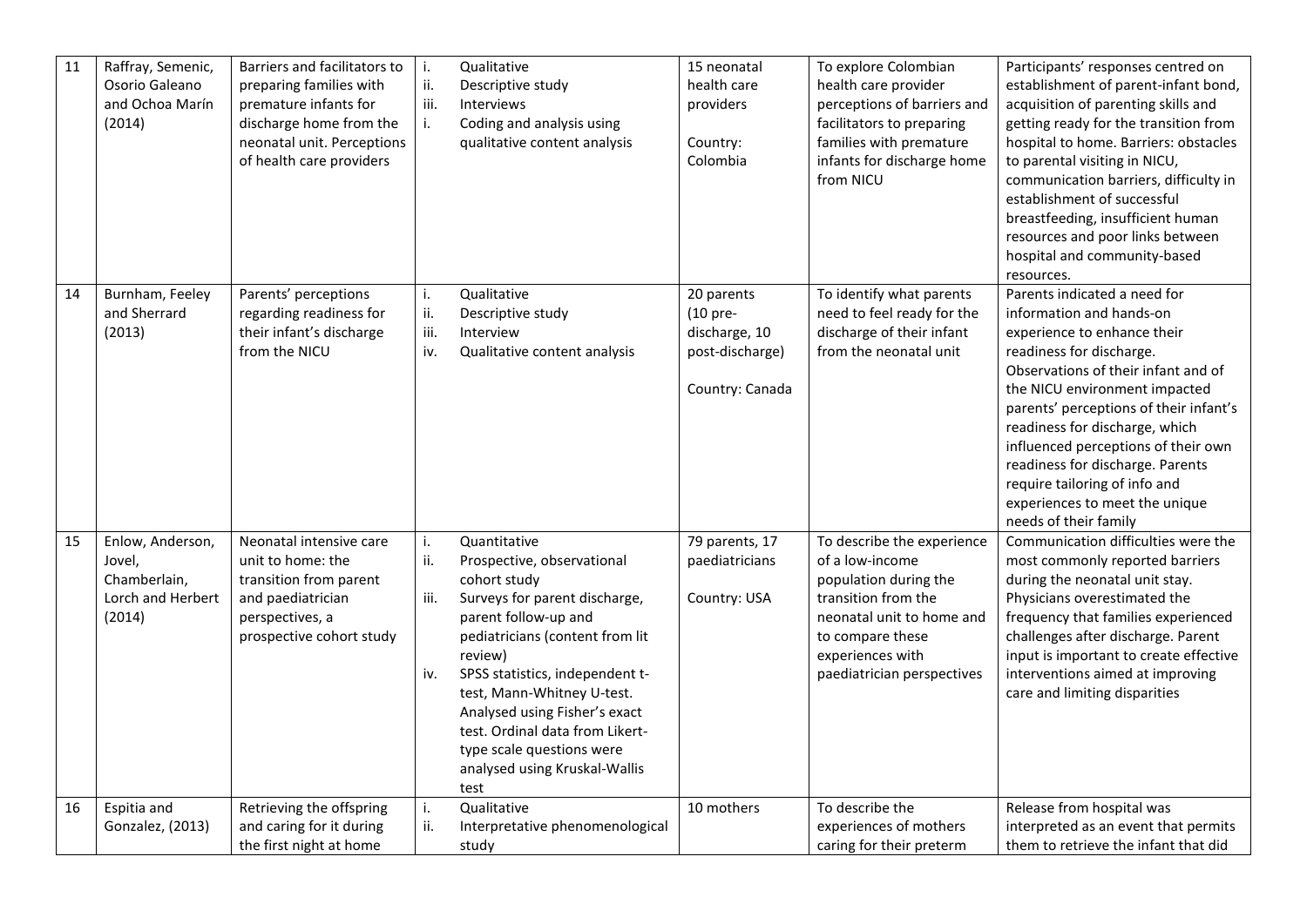|    |                                       |                                                                                                                                                                             | iii.<br>iv.              | Interviews<br>Information analysis (during data<br>collection & upon finishing data<br>collection with profound analysis<br>of interviews)                     | Country:<br>Colombia                                                                                             | infants on the first day<br>after being discharged<br>from the hospital                                                                                                     | not belong to them but to the<br>hospital personnel. 1 <sup>st</sup> night was<br>undertaken with uneasiness, angst<br>and total dedication. Mothers doubt<br>their own capacity to care for the<br>baby. It is necessary to implement<br>strategies that permit mothers to<br>know their babies and participate in<br>care during hospitalization to build<br>trust in their capacity to care for<br>their infants at home                                           |
|----|---------------------------------------|-----------------------------------------------------------------------------------------------------------------------------------------------------------------------------|--------------------------|----------------------------------------------------------------------------------------------------------------------------------------------------------------|------------------------------------------------------------------------------------------------------------------|-----------------------------------------------------------------------------------------------------------------------------------------------------------------------------|-----------------------------------------------------------------------------------------------------------------------------------------------------------------------------------------------------------------------------------------------------------------------------------------------------------------------------------------------------------------------------------------------------------------------------------------------------------------------|
| 17 | Flacking, Ewald<br>and Starrin (2007) | "I wanted to do a good<br>job": Experiences of<br>'becoming a mother' and<br>breastfeeding in mothers<br>of very preterm infants<br>after discharge from a<br>neonatal unit | i.<br>ii.<br>iii.<br>iv. | Qualitative<br>Descriptive study<br>Interview<br>Open coding, gradually replaced<br>by selective coding (focus on<br>presentation of detailed<br>descriptions) | 25 mothers,<br>whose very<br>preterm infants<br>received care in 7<br>neonatal units<br>(Nus)<br>Country: Sweden | To find out how mothers<br>of very preterm infants<br>experience the process of<br>becoming a mother, and<br>breastfeeding after the<br>discharge from the<br>neonatal unit | Pendular swings from feeling<br>emotionally exhausted to feeling<br>relieved, from experiencing an<br>insecure to a secure bond, and from<br>regarding breastfeeding as being<br>non-reciprocal to being reciprocal.<br>Unresolved grief and the institutional<br>authority in the NNU and<br>experiences of shame were three of<br>central barriers to a secure and<br>reciprocal relationship.                                                                      |
| 18 | Garfiled, Lee and<br>Kim (2014)       | Paternal and maternal<br>concerns for their very<br>low-birth weight (VLBW)<br>infants transitioning from<br>the NNU to home                                                | i.<br>ii.<br>iii.<br>iv. | Qualitative<br>Descriptive study<br>Phone interviews<br>Narrative analysis (codebook)                                                                          | 25 parents (10<br>father, 15<br>mothers)<br>Country: USA                                                         | To examine the concerns<br>and coping mechanisms of<br>mothers and fathers of<br>VLBW infants as they<br>transition to home from<br>the neonatal unit                       | Overriding concerns included<br>pervasive uncertainty, lingering<br>medical concerns, and partner-<br>related adjustment concerns that<br>differed by gender. Parents felt that<br>this concerns can be addressed with<br>improved discharge information<br>exchanges and anticipatory<br>guidance. Supporting parents during<br>this stressful and often difficult<br>transition may lead to decreased<br>family stress, improved care and<br>better infant outcomes |
| 19 | <b>Griffin and Pickler</b><br>(2011)  | Hospital-to-home<br>transition of mothers of<br>preterm infants                                                                                                             | i.<br>ii.<br>iii.<br>iv. | Qualitative<br>Descriptive phenomenology<br>Interview (between 2 and 4<br>weeks after infant's discharge)<br>Colaizzi seven-step process                       | 10 mothers,<br>single, under 25,<br>and African<br>American<br>Country: USA                                      | To describe mothers'<br>experiences during the<br>first month after their<br>preterm infants' hospital<br>discharge                                                         | There were 5 themes clusters that<br>described mothers' experiences:<br>dealing with an expected pregnancy<br>outcome, experiencing the reality of<br>taking care of a baby alone,<br>struggling to adjust to the maternal<br>role, enhancing maternal inner                                                                                                                                                                                                          |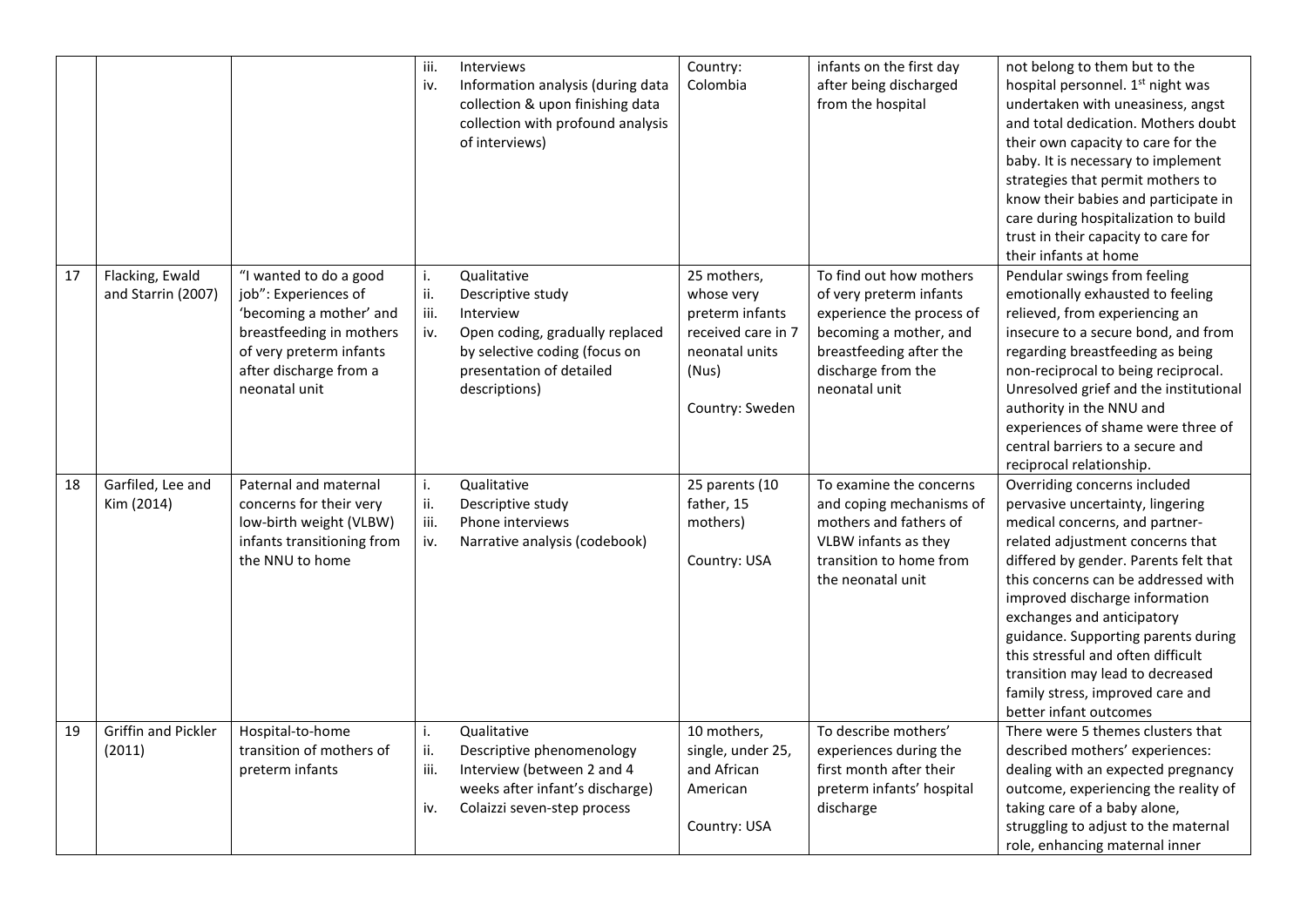|    |                                                      |                                                                                                                                                                       |                          |                                                                                                                                                                                                                                                                                                                                                                                        |                                                                                                       |                                                                                                                                                                                                | strength and changing maternal<br>lifestyle                                                                                                                                                                                                                                                                                                    |
|----|------------------------------------------------------|-----------------------------------------------------------------------------------------------------------------------------------------------------------------------|--------------------------|----------------------------------------------------------------------------------------------------------------------------------------------------------------------------------------------------------------------------------------------------------------------------------------------------------------------------------------------------------------------------------------|-------------------------------------------------------------------------------------------------------|------------------------------------------------------------------------------------------------------------------------------------------------------------------------------------------------|------------------------------------------------------------------------------------------------------------------------------------------------------------------------------------------------------------------------------------------------------------------------------------------------------------------------------------------------|
| 21 | Hutchinson,<br>Spillett and Cronin<br>(2012)         | Parents' experiences<br>during their infant's<br>transition from neonatal<br>intensive care unit to<br>home: a qualitative study                                      | i.<br>ii.<br>iii.<br>v.  | Qualitative<br>Grounded theory design (Glaser<br>& Strauss, 1967, Strauss &<br>Corbin, 1998)<br>Interview<br>Constant comparative method,<br>and theory development, Model<br>of Parental Progression                                                                                                                                                                                  | 12 NICU parents'<br>Country: USA                                                                      | To examine the question,<br>"what are the experiences<br>of parents during their<br>infant's transition from the<br>neonatal unit to home?"                                                    | The basic social psychological<br>process identified was "becoming a<br>parent" which was based on the core<br>problem "I'm not a parent"                                                                                                                                                                                                      |
| 22 | Murdoch and<br>Franck (2011)                         | Gaining confidence and<br>perspective: a<br>phenomenological study<br>of mothers' lived<br>experiences caring for<br>infants at home after<br>neonatal unit discharge | i.<br>ii.<br>iii.<br>vi. | Qualitative<br>Descriptive study<br>Interview<br>Descriptive phenomenological<br>approach and analysed using<br>Giorgi's framework                                                                                                                                                                                                                                                     | 9 mothers<br>Country: USA                                                                             | To explore mothers'<br>experiences in caring for<br>preterm or term infants<br>following discharge from a<br>neonatal unit, including<br>how they manage infant<br>pain or discomfort          | Apprehension-confidence continuum<br>model provides a framework for<br>nursing assessment of mothers'<br>needs following their infants'<br>discharge from a neonatal unit.<br>Factors such as infant health,<br>medical procedures, and family or<br>health professional support may<br>influence the degree of<br>apprehension or confidence. |
| 23 | Olsthain-Mann<br>and Auslander<br>(2008)             | Parents of preterm infants<br>2 months after discharge<br>from the hospital: are<br>they still at (parental)<br>risk?                                                 | i.<br>ii.<br>iii.<br>i.  | Quantitative<br>Non-matched comparison study<br>Interview both parents<br>Multivariate analysis (identify<br>factors related to parental stress<br>& competence among parents of<br>preterm infants for mothers &<br>fathers using linear regression)<br>and preliminary bivariate<br>analysis (identify variables<br>related to dependent variables,<br>stress & parental competence) | 80 pairs of<br>parents of<br>preterm babies<br>and 80 pairs of<br>full-term babies<br>Country: Israel | To gain further<br>understanding of the<br>emotional state and<br>functioning of parents of<br>preterm infants after an<br>initial period of adjustment<br>following discharge from<br>the NNU | At 2 months, parents of preterm<br>infants still show higher levels of<br>parental stress and lower<br>perceptions of parental competence<br>than do parents of full-term infants                                                                                                                                                              |
| 24 | Osorio Galeano,<br>Ochoa Marin and<br>Semenic (2017) | Preparing for premature<br>baby care: parenting<br>experiences                                                                                                        | i.<br>ii.<br>iii.<br>iv. | Qualitative<br>Qualitative study<br>Interviews (semi-structured)<br>Open and axial coding                                                                                                                                                                                                                                                                                              | 10 parents<br>Country:<br>Colombia                                                                    | To describe the<br>experiences of parents of<br>premature infants before<br>the discharge of the<br>neonatal unit                                                                              | Parents experience ambivalent<br>feelings because the joy mixes with<br>the fear of caring for a premature<br>baby in the home. Nursing must<br>develop strategies to involve parents<br>early in the care of their children<br>during hospitalization                                                                                         |
| 25 | Raines (2013)                                        | Mothers' stressors as the<br>day of discharge from the<br>NNU approaches                                                                                              | i.<br>ii.<br>iii.        | Quantitative<br>Descriptive study<br>Survey PSS-NICU)                                                                                                                                                                                                                                                                                                                                  | 105 surveys<br>Country: USA                                                                           | To determine the<br>occurrence of stress and<br>the areas of stress                                                                                                                            | All mothers in the study reported<br>experiencing stress related to their<br>infants' anticipated discharge, with                                                                                                                                                                                                                              |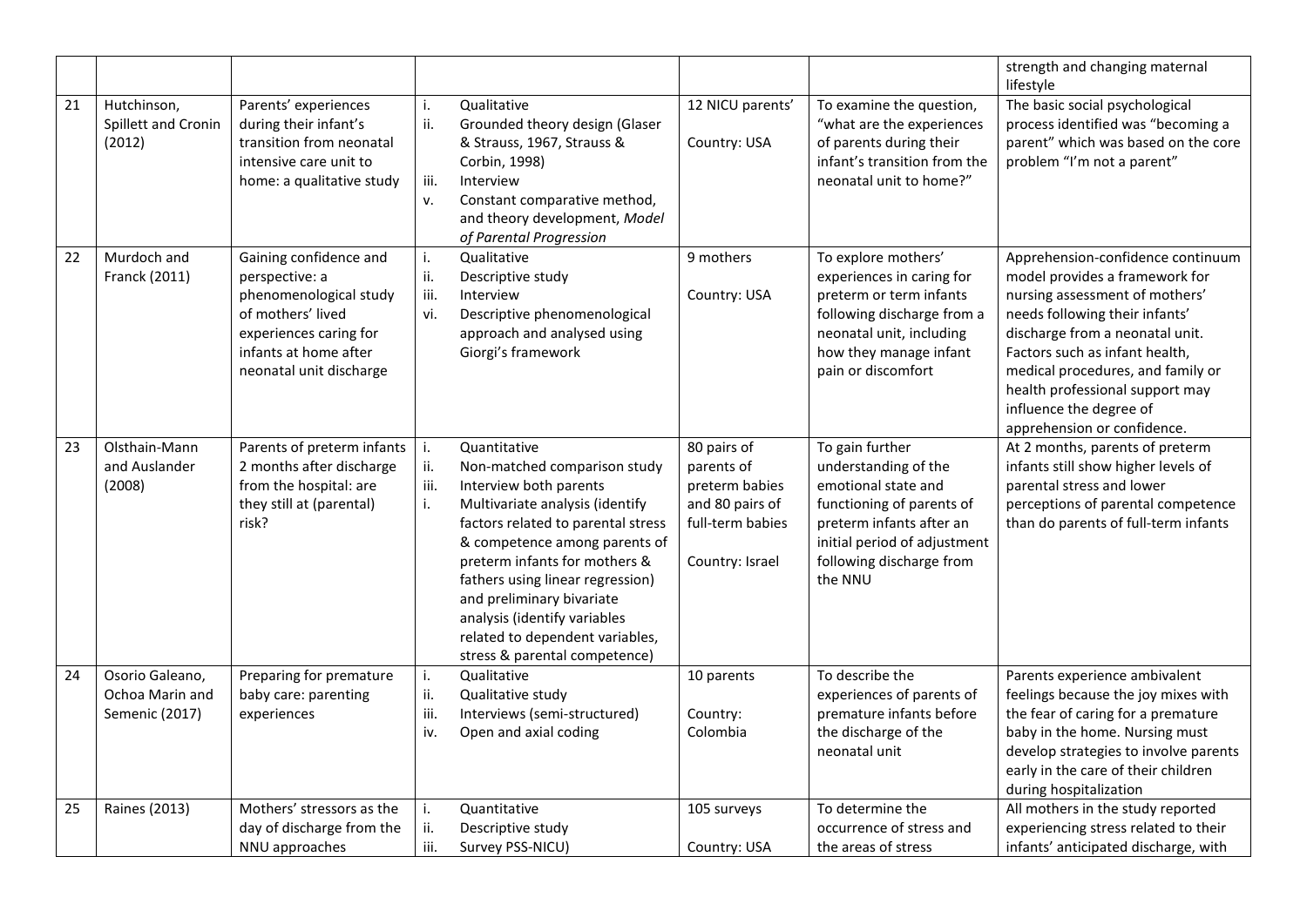|    |                                                                                                     |                                                                                                                                                                   | iv.                       | Descriptive statistics, frequency<br>distributions and measures of<br>central tendency (varimax<br>rotation). Overall followed the<br>stress occurrence Metric 1 (Miles<br>et al) - increases clinical<br>sensitivity of the instrument by<br>only scoring items experienced<br>by parent |                                                                                                                 | experienced by mothers as<br>they prepare for their<br>infant's transition from the<br>neonatal unit to home<br>setting                                                                                                                                            | extremely high levels of stress<br>reported by 34% of participants. This<br>supports the position that nurses<br>provide guidance to mothers that<br>strengthens their parenting role and<br>relationship with their infants                                                           |
|----|-----------------------------------------------------------------------------------------------------|-------------------------------------------------------------------------------------------------------------------------------------------------------------------|---------------------------|-------------------------------------------------------------------------------------------------------------------------------------------------------------------------------------------------------------------------------------------------------------------------------------------|-----------------------------------------------------------------------------------------------------------------|--------------------------------------------------------------------------------------------------------------------------------------------------------------------------------------------------------------------------------------------------------------------|----------------------------------------------------------------------------------------------------------------------------------------------------------------------------------------------------------------------------------------------------------------------------------------|
| 26 | <b>Raines (2013)</b>                                                                                | Preparing for NICU<br>discharge: mothers'<br>concerns                                                                                                             | ii.<br>iii.<br>iv.<br>v.  | Quantitative<br>Exploratory, cross-sectional<br>survey design<br>Surveys<br>Pearson correlations                                                                                                                                                                                          | 150 surveys<br>Country: USA                                                                                     | To quantify mothers'<br>concerns in anticipation of<br>their infant's discharge<br>from the neonatal unit -<br>measure mothers' level of<br>confidence and to explore<br>the relationship between<br>mothers' self-perceived<br>confidence and level of<br>concern | Mothers express confidence in their<br>ability as a caregiver but expressed<br>concerns about being tired, the need<br>for readmission to the hospital and<br>missing a change in the infant's<br>conditions                                                                           |
| 27 | Saenz Cerda, Diaz,<br>Yi, Gorba,<br>Boronat, Barreto<br>and Vento (2008)                            | Psychological stress of<br>parents of preterm infants<br>enrolled in an early<br>discharge programme<br>(EDP) from the NICU: a<br>prospective randomised<br>trial | i.<br>ii.<br>iii.<br>iv.  | qualitative<br>prospective randomised trial<br>surveys and interview parents<br>parents evaluated using hospital<br>anxiety and depression scale<br>(HAD), Likert scale for wellbeing,<br>interview to assess parental<br>narrative of worrying and<br>helping issues                     | EDP= 72, SDP=68<br>Country: Spain                                                                               | To evaluate parental<br>psychological stress in an<br>EDP for the first 3 months<br>after neonatal unit<br>discharge                                                                                                                                               | Vulnerability of parents enrolled in<br>an EDP did not increase after<br>hospital discharge. Physical well-<br>being of the baby was the most<br>important issue for both groups. EDP<br>parents requested less paediatric<br>support and scored higher in the<br>well-being verbatim. |
| 28 | Phillips-Pula,<br>Pickler, McGrath,<br><b>Brown and Dusing</b><br>(2013)                            | Caring for a Preterm<br>Infant at Home: A<br>Mother's Perspective                                                                                                 | ii.<br>iii.<br>iv.<br>iv. | Qualitative<br>Transcendental-<br>phenomenological study<br>interview (over 4 months period)<br>Moustakas method and Epoche<br>process                                                                                                                                                    | 8 mothers, given<br>birth to a<br>singleton infant<br>born between<br>24-34 weeks'<br>gestation<br>Country: USA | To examine the<br>experiences of mothers of<br>preterm infants during the<br>first 6 month at home<br>following discharge from a<br>neonatal unit                                                                                                                  | Mothers' feelings: fear of the<br>unknown, exhaustion,<br>determination, thankfulness                                                                                                                                                                                                  |
| 29 | Toral-Lopez,<br>Fernández-<br>Alcántara,<br>González-Carrión,<br>Cruz-Quintana,<br>Rivas-Campos and | Needs perceived by<br>parents of preterm<br>infants: integrating care<br>into the early discharge<br>process                                                      | i.<br>ii.<br>iii.<br>iv.  | qualitative<br>descriptive study<br>semi-structured interviews<br>thematic analysis with Atlas.ti<br>6.2 software                                                                                                                                                                         | 23 parents<br>Country: Spain                                                                                    | To identify experiences<br>and obstacles, during<br>hospitalization and after<br>discharge, of fathers and<br>mothers of preterm infants<br>who did or did not                                                                                                     | Parents considered early discharge<br>programs to be very useful in<br>addressing the emotional aspects of<br>hospitalization and the acquisition of<br>neonatal care skills. Parents claim<br>that the coordination and the                                                           |